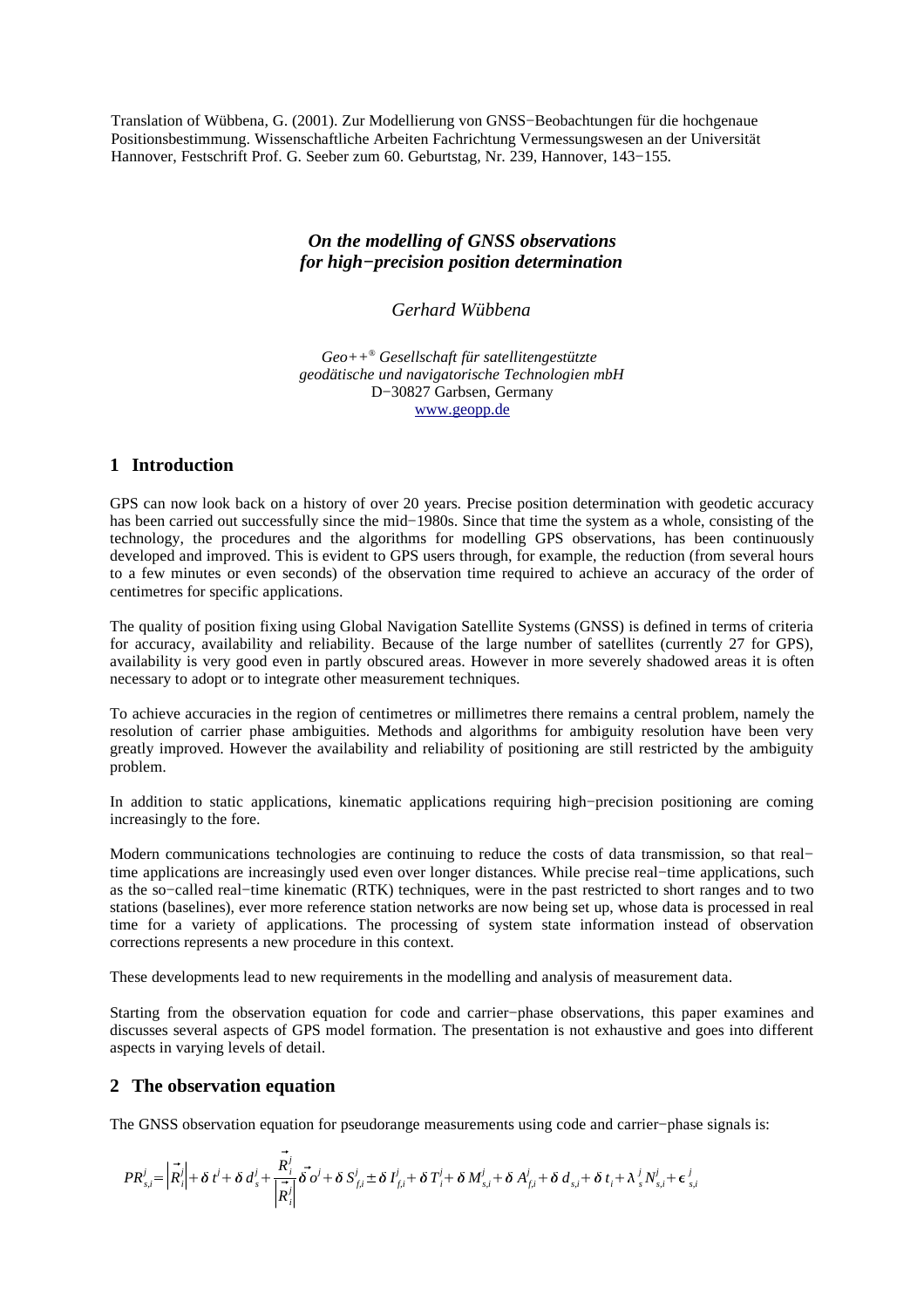where

| i                                           | $-$ indicates the observing station (the receiver),                                             |
|---------------------------------------------|-------------------------------------------------------------------------------------------------|
| j                                           | $-$ indicates the observed satellite,                                                           |
| $\boldsymbol{S}$                            | $-$ indicates the observed signal (P-code, C/A-code, L1 phase, L2 phase),                       |
|                                             | $-$ indicates the signal frequency (L1, L2),                                                    |
| $\frac{f}{R_i^j}$                           | $-$ is the range vector from the receiver antenna to the satellite antenna,                     |
| $\delta t^j$                                | $-$ is the satellite clock error,                                                               |
| $\delta d_s^j$                              | $-$ is the effect of the transit time delay of the signal s in the satellite hardware,          |
| $\vec{\delta} \vec{o}^j$                    | $-$ is the orbit error vector of the satellite,                                                 |
| $\delta S_{f,i}^j$                          | $-$ is the error due to phase centre variations in the satellite antenna,                       |
| $\delta I_{f,i}^j$                          | $-$ is the ionospheric effect on the signal $s$ (positive for codes, negative for phases),      |
| $\delta T_i^j$                              | $-$ is the tropospheric effect,                                                                 |
|                                             | $-$ is the effect of multipath phenomena,                                                       |
| $\frac{\delta M_{s,i}^j}{\delta A_{f,i}^j}$ | $\overline{a}$ is the effect of phase centre variations in the receiver antenna,                |
| $\delta d_{s,i}^j$                          | $-$ is the effect of the transit time delay of the signal in the receiver hardware,             |
| $\delta t_i$                                | $-$ is the effect of receiver clock error,                                                      |
| $\lambda_s^j$                               | - is the wavelength of the signal for the observed GLONASS satellite,                           |
| $N^j_{s,i}$                                 | $-$ is the ambiguity of phase measurements (generally only for carrier–phase measurements), and |
| $\epsilon_{s,i}^j$                          | $-$ is the random error of measurement.                                                         |

All quantities are time−dependent to varying extents. The coordinates of the receiving antenna are concealed in the first term on the right hand side of the equation. This is

$$
\vec{R}_i^j = \vec{X}_c^j - \vec{X}_i
$$

where

| $X^j$ | - are the coordinates of the satellite antenna at the instant of transmission of the signal                                                                                                                                        |  |  |  |  |  |
|-------|------------------------------------------------------------------------------------------------------------------------------------------------------------------------------------------------------------------------------------|--|--|--|--|--|
|       | (computed using, for example, the broadcast ephemeris), and                                                                                                                                                                        |  |  |  |  |  |
|       | $\mathcal{A}$ , and the contract of the contract of the contract of the contract of the contract of the contract of the contract of the contract of the contract of the contract of the contract of the contract of the contract o |  |  |  |  |  |

 $\vec{X}$ <sub>*i*</sub> − are the coordinates of the receiving antenna at the time of measurement (or reception of the signal).

The accuracy of a position fix using GNSS for kinematic applications may be estimated using the formula

 $\sigma_p = PDOP \sigma_l$ .

Here  $\sigma_i$  is the accuracy of a pseudorange measurement including all error components not forming part of the observation equation, PDOP (Position Dilution of Precision) is a factor describing the geometry of the observed satellite constellation, and  $\sigma_p$  is the expected 3D positional accuracy.

#### **3 Undifferenced and differenced observations**

High–precision positioning is only possible when the ambiguity in the phase measurement is resolved, that is, the integer value of the unknown *N* is determined. A problem in this connection is that there is a linear relationship between the clock parameters and transit time delays of the hardware as well as the ambiguities themselves. For a given signal *s* these parameters always appear in the observation equation with the same coefficients. The system of observation equations is therefore singular and is not soluble without further information.

In principle various different solutions to this problem can be devised. The procedure which has been most widely used in practice is phase differencing. The so−called "single difference" of measured quantities between two stations (receivers) eliminates the effect of satellite clock error and time delay in the satellite hardware, provided that the measurements are simultaneous. The "double difference", that is the difference of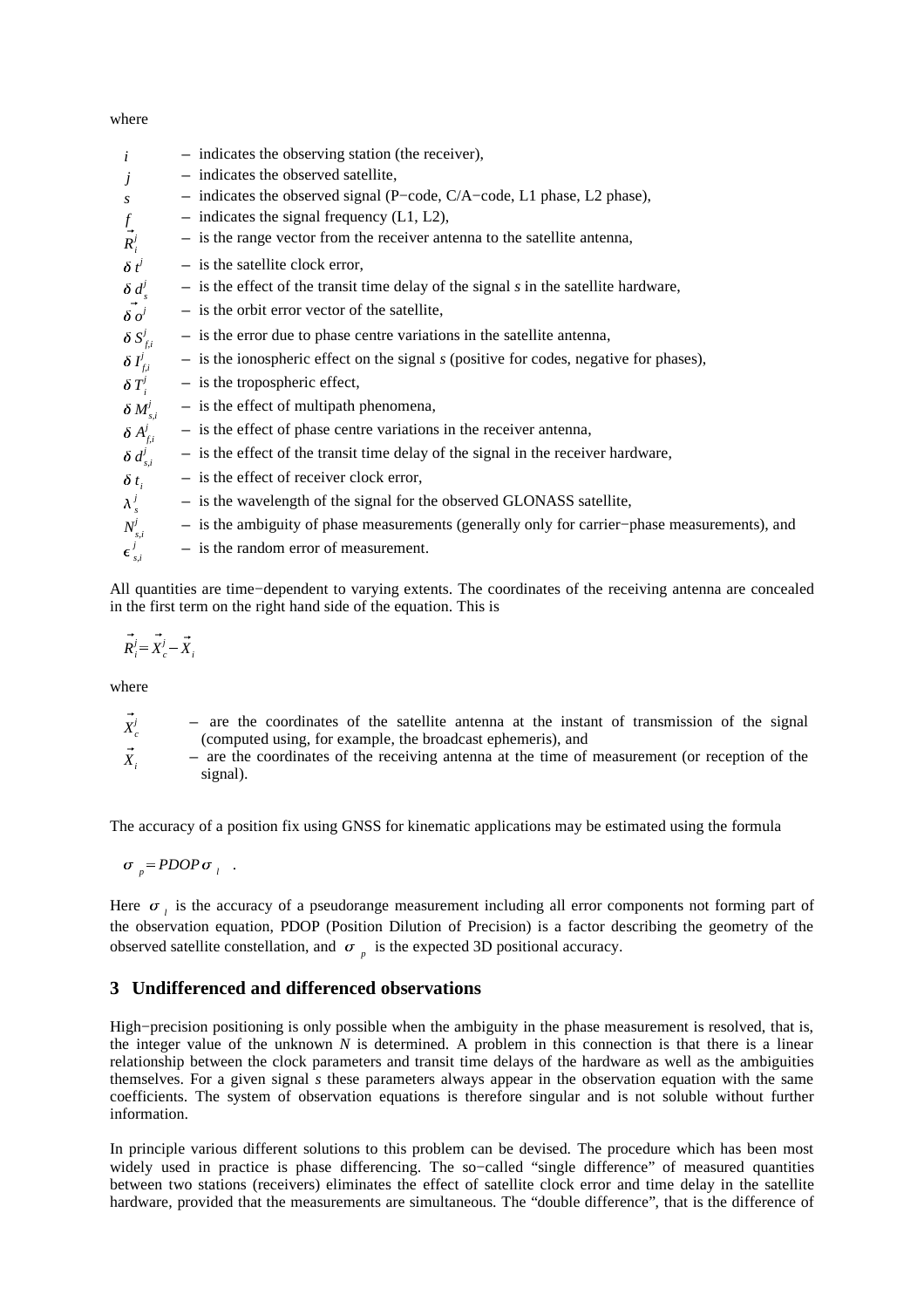two single differences between two satellites, further eliminates the receiver clock errors and time delays caused by receiver hardware.

An alternative to differencing techniques for resolving the singularity in the system of equations is the use of estimated clock and ambiguity parameters. Care must be taken here to ensure that the number of parameters estimated exactly eliminates the singularity, and that the integer character of the remaining ambiguities is preserved. With this method the undifferenced observations can be processed, which gives some advantages over differencing procedures.

The differencing process leads to the complete elimination of the clock error and hardware time delays. In theory this is equivalent to modelling or estimating the eliminated parameters, such that an independent unknown is introduced for every measurement epoch. Under the differencing process the clock parameters and transit time delays are therefore in principle modelled as white noise with infinite variance. No other modelling possibilities are available with differencing techniques.

In undifferenced processing, on the other hand, any meaningful model can be applied to the clock parameters and transit time delays. In particular the delays in the hardware vary only very slightly with time, so that an appropriate model leads to a clear gain of information compared with differencing methods. Since selective availability (S/A) was switched off it has again become possible to describe GPS satellite clock errors using an atomic clock model.

The differencing process eliminates not only the clock error and time delays of the hardware, but also operates on all other error sources. The consequence is that all absolute error effects are eliminated and only their differences remain in the system. However, the modelling of such differences becomes markedly harder than the modelling of undifferenced effects. Some error components such as ionospheric or tropospheric transit time or multipath effects can be described in terms of stochastic processes. Individual processes in one dimension or more can then be relatively simply modelled with routine filtering procedures in the undifferenced approach, while the double difference of such a process is hard to describe either in theory or in practice. Furthermore the differencing process entails an obvious loss of information.

Differencing often leads in practice to simplifying assumptions, in order to make it at all possible to estimate relevant parameters. However such simplifications frequently prevent the successful adoption of new models.

#### **4 DGNSS: Observation space or state space?**

In contrast with a simultaneous computation of the data from two or more GNSS receivers, in differential (DGNSS) procedures the principle is of corrections to observed quantities. This means that at a reference station the sum of all the error effects operating there is computed and then transmitted to the user as a correction value. The user applies this correction value to his own observation and this improved measured quantity leads in turn to a position fix. If the reference station coordinates are known in terms of the global reference system of the GNSS, the coordinates determined in this way represent an absolute position. The method can also be regarded as a differential procedure in the observation space domain, since a correction is made to the measured quantities.

The principle of operation of DGNSS procedures in the state space domain is different, however. Instead of correcting the observations, the state of the individual error components is determined and made available to the user. If the quantities are estimated with sufficient accuracy, the user can then eliminate the corresponding error term from the observation equation. Most of the terms given in the observation equation can be treated as state parameters in this way. In practice the meaningful physical parameters are those which apply globally or over wide areas. An example of the application of such parameters is the use of the precise ephemeris in post− processing.

The proposal to make use of parameter estimation in the state space domain to support real−time procedures was originally made several years ago (Wübbena et al. 1996a, Wübbena, Bagge 1997, Wübbena 1998), with the presentation of the principle of the GNSS−SMART (State Monitoring And Representation Technique) system for DGNSS and RTK applications. Instead of computing only one correction for the whole signal at a reference station, as in the conventional observation space domain, the state of the system, separated into the individual error components, is determined from the observations of a network of reference stations. This information is then transmitted in a suitable form to the user, so that he can carry out a precise absolute position fix taking account of this data.

Such networks are already in practical use for precise real−time measurements. However, the system state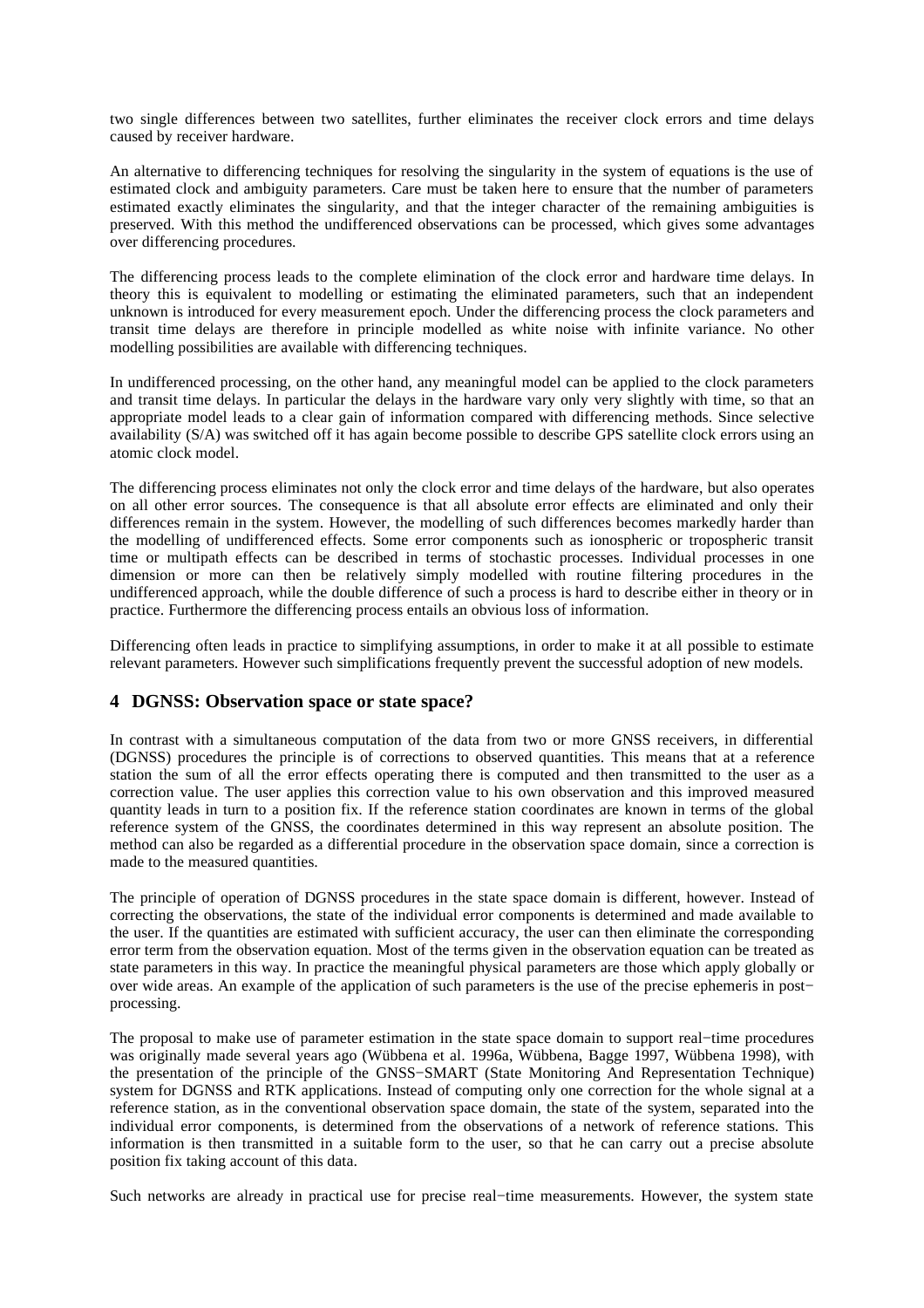information is currently transmitted in simplified form (as area correction parameters or virtual reference stations) because no international standard for the supply of such data is yet available. The RTCM standard, for example, only allows for the use of observation space, so the system state data must be reduced to observation−related information. Moreover, depending on the extent of the networks, the system state information may only be considered to be valid at a regional level.

Similar approaches are meanwhile also being used by other organisations. Thus the Jet Propulsion Laboratory (JPL) seeks to determine the satellite orbit and clock errors in quasi−real time, and to make use of this state information in the form of corrections to the broadcast ephemeris and clock parameters (Muellerschoen et al. 2001). By these means dual frequency receivers operating globally in kinematic mode can supposedly achieve an absolute accuracy in the region of 20 cm in height and 10 cm in plan position.

The determination of system state information in a GNSS SMART system need not take place in one continuous stream. For example scenarios can be envisaged in which parameters of global character such as satellite orbits and clocks are drawn from global networks, while regional parameters such as wide−area ionospheric delay effects and parameters with limited spatial validity such as local ionospheric disturbances and tropospheric effects are drawn from regional and local networks respectively. One problem with such a method of working is the need for consistency in the data. Because of the sometimes high correlations between the different parameters, this cannot be achieved without additional information. Only through the definition and application of suitable standards, for example for tropospheric refraction corrections, will this kind of solution become useful.



*Fig. 1: Absolute positioning in the state space domain*

# **5 Absolute and relative position fixing**

An absolute determination of position in the global reference system of the GNSS is only possible to the accuracy with which the sum of all of the error components in the observation equation is known. The random error of measurement (or measurement noise) of a geodetic GNSS receiver for carrier phase observations is of the order of 1 mm or less. A kinematic positioning accuracy of 1 mm is thus possible, if the sum of all external error sources can be determined with an appropriate higher accuracy (amplified by DOP factors).

However this is not yet entirely possible. For GPS code measurement without S/A and with dual−frequency equipment, absolute accuracies reach around 1 to 2 m.

To achieve higher accuracies, up to now RTK procedures have been used, working either with code and phase corrections from a reference station or by carrying out a simultaneous computation using the measured quantities at a reference station and at the mobile station. These both therefore represent relative positioning in observation space.

The introduction of the procedures in the state space domain described earlier (GNSS SMART) will lead more and more in the future to absolute positioning and to the highest accuracy. Instead of relative positioning referred to correction or reference data from a single reference station (in observation space), absolute positioning, referred to system state information from networks of monitoring stations, will be carried out increasingly.

Fig. 1 makes this principle clear. The user observes the signals from individual satellites and receives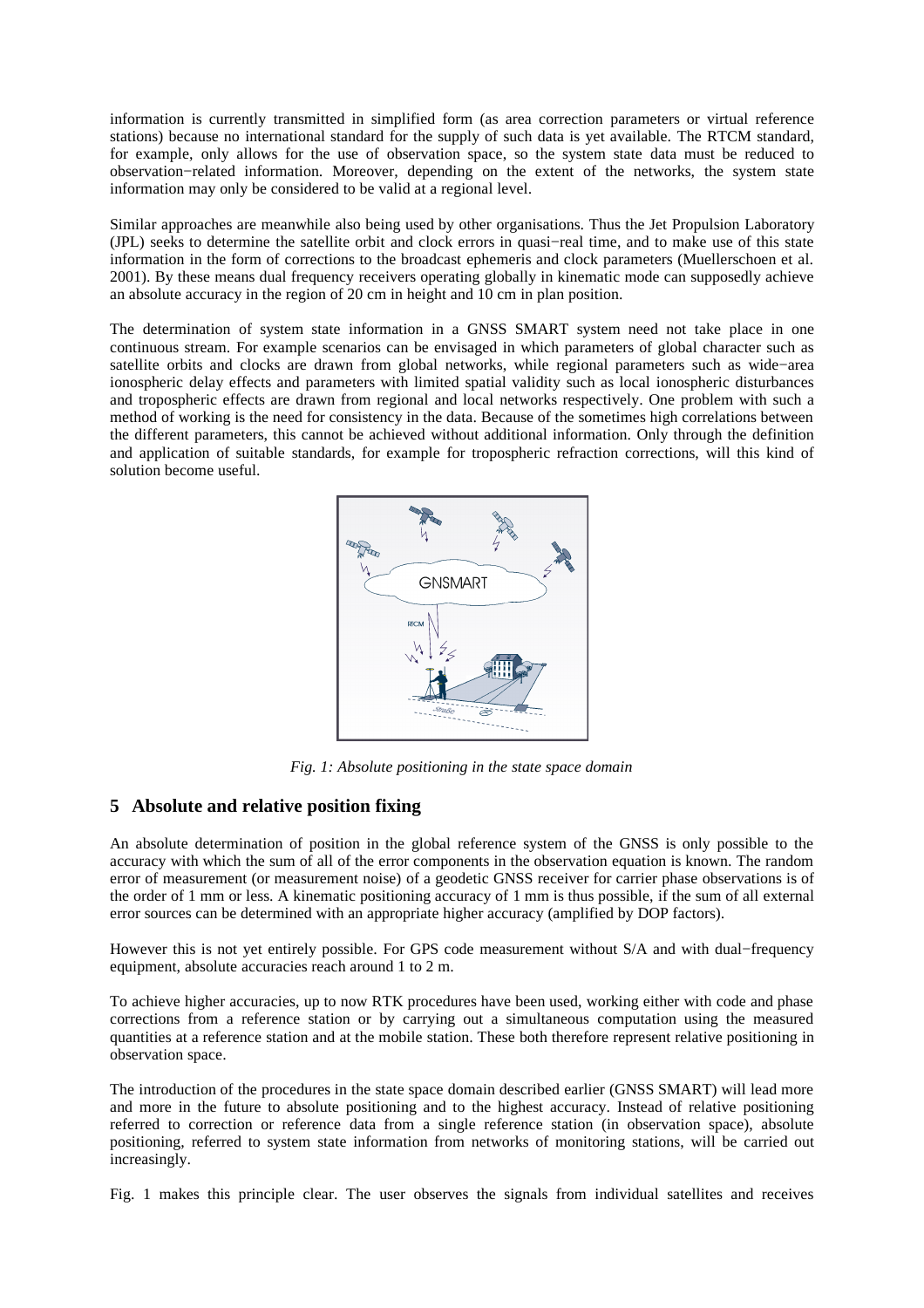information on the current state of satellite and atmospheric parameters from a service provider. With this data the user carries out an absolute position determination. No direct connection is made to any reference stations.

## **6 Separation of error effects**

A fundamental problem with the treatment of the various error terms is that a separation of the individual components is difficult because there are sometimes high correlations between the different parameters. This problem is even greater when differencing methods are used.

As an example, consider the problem of the absolute and relative phase centre variations (PCVs) for transmitting and receiving antennas. In the International GPS Service (IGS) it was decided at the beginning of the 1990s that in global networks using a variety of antennas relative calibration values of PCVs should be taken into account. The "Dorne Margolin T" antenna was chosen as the reference antenna. For this type of antenna, apart from the height offsets for the L1 and L2 phase centres, the absolute PCV was treated as zero. Up to the present day all operational computations at IGS have used this assumption. In this way all solutions were consistent, even in comparison with other measurement procedures such as VLBI. Only after the introduction of the new type of satellite in Block IIR were discrepancies detected. Investigations show that because of the high correlation with tropospheric, station height and satellite orbit parameters, neglecting the absolute PCV for the receiving antennas had not up to that time led to inconsistencies in the solutions. For the new satellites, however, only by means of an artificial adjustment of the offset of the antenna from the centre of gravity of the satellite can a consistent solution be achieved; but the value assumed for this offset is unrealistic (Rothacher 2000). The introduction of absolute PCVs for the receiver antennas in the IGS network leads, on the other hand, to inconsistencies with regard to the global scale factor in comparison with VLBI. A solution to this problem presumably lies in the introduction of nadir distance−dependent PCVs for the satellite antennas. The antennas of the Block IIR satellites have been modified compared with the older satellites. A working group has been set up in IGS to investigate the characteristics of the satellite antennas.

This example shows that a separation of the different error components is not successful under certain conditions. An alteration of measurement arrangements or conditions (in this case a new type of satellite) can however offer new possibilities or may necessitate a separation of the effects.

### **7 Satellite parameters**

The determination of precise satellite orbits was already intensively pursued at an early stage of GPS development. In the context of the IGS network, continuous observations and analyses are carried out internationally by various organisations, from which, among other things, precise orbital data is computed. These computations deliver consistent solutions down to the centimetre level.

Because orbit determination is mostly carried out with software systems using "double differencing", for a long time no precise regulation of satellite clocks was carried out. However by using undifferenced code observations precise clock parameters have also been computed over the past few years. Such information is available on an operational basis with only a short delay, for post−processing applications.

The transit time delays in the satellite hardware are not known in an absolute sense. For the delay of the L1 C/A code, before the launch of each satellite a so-called time group delay parameter  $(T_{GD})$  is fixed. This will be transmitted to the user in the satellite message and is intended for the use of single frequency receivers. Corresponding parameters are not supplied for the L1−L2 code differences because such an effect is included in the satellite clock computation procedure of the control segment. However parameters are computed in the IGS for the description of the relative time delays between the C/A code and the P code on L1. This is possible with the help of receivers which can measure using both signals simultaneously.

The missing information on group delays between the codes on L1 and L2 means that an absolute ionosphere cannot be derived directly from the measured quantities; for this an additional ionospheric model is thus necessary.

It is astonishing that up to now practically nothing is known about the effect of phase centre variations at the satellite antenna. Correction models, allowing for example a nadir distance−dependent correction of the phase measurements, are consequently not available. The satellite antenna consists of an array of a total of 12 antenna elements which are arranged in two concentric rings. In this way the requirements for broad−band directional emission characteristics are met. It is known from investigations into receiver antennas that the PCV characteristics can give rise to substantial variations of up to several centimetres. It is therefore to be expected that similar effects also occur at the satellites.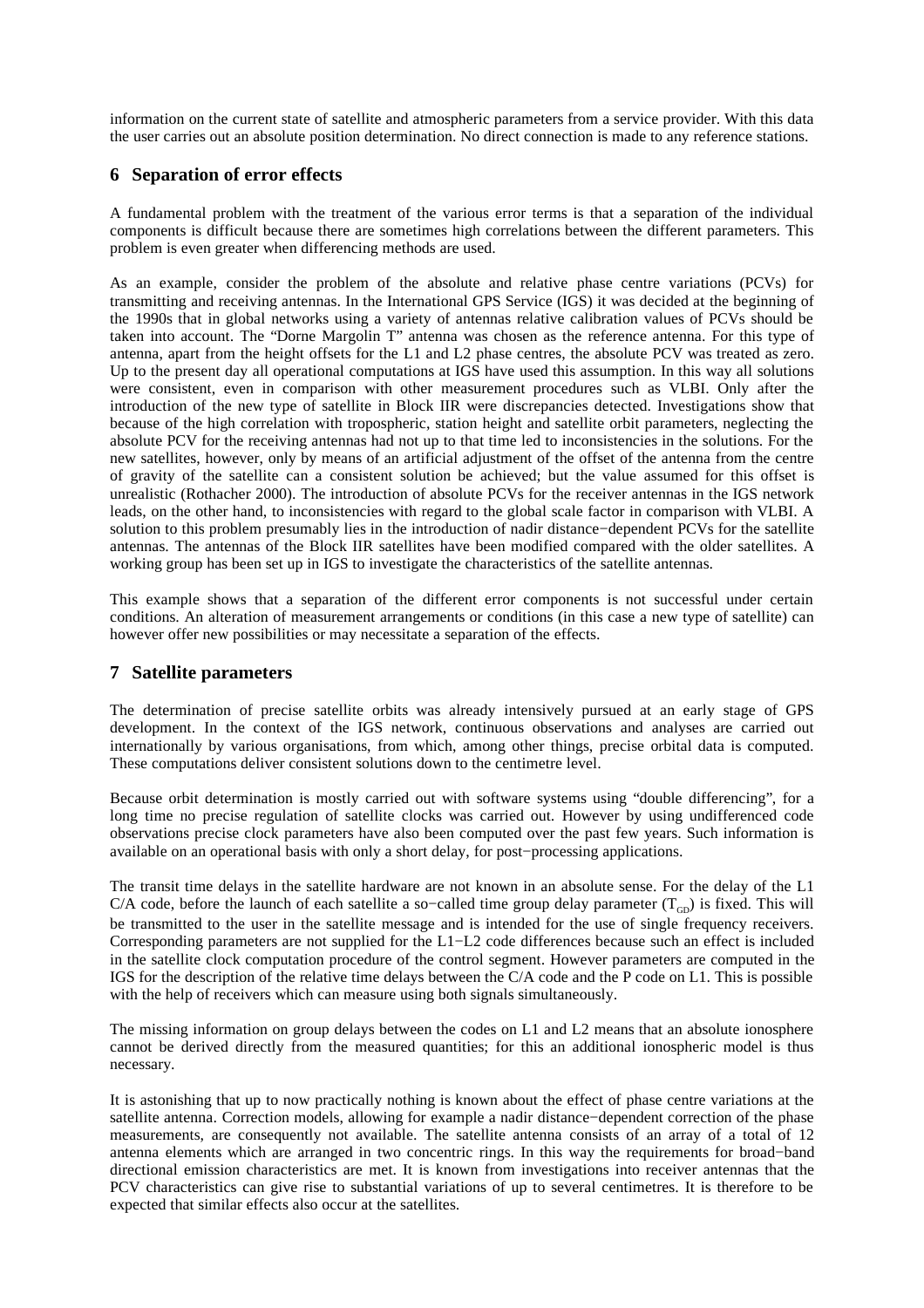### **8 Ionosphere**

The ionosphere plays an important role in many applications. The use of dual frequency observations allows the first order ionospheric effect on the transit time to be determined and corrected. However the problem arises, especially for observations over short periods and for real−time applications, that before the dual frequency correction can be carried out the carrier−phase ambiguities must be resolved. The ambiguity resolution is not independent of the effect of the ionosphere, which rather must be known or modelled with sufficient accuracy in order to arrive at integer solutions for the ambiguities. Over greater ranges this can sometimes become very difficult, so that wide area and global networks often have to manage without integer ambiguities. One then works with the so-called "ionosphere-free" linear combination L<sub>0</sub>. High accuracies are however achieved only after sufficiently long observation periods.

Because of the ambiguity problem, the ionosphere is for many applications the most important limiting factor. This is particularly the case in the present phase of high solar and ionospheric activity.

The third GPS carrier frequency which has already been announced will bring a significant improvement to this situation. Both rapid ambiguity determination over longer ranges and the inclusion of higher order terms will become possible. A complete absolute system state model will also be supported and will become achievable.

# **9 Troposphere**

Tropospheric refraction is a further limiting factor for precise applications, especially for the determination of height. For precise static applications, tropospheric parameters have been modelled virtually since the beginning of GPS development, thereby also achieving high accuracy in the height component. However for kinematic applications such modelling was not usually done, because the system became too weak and the accuracy of heighting was reduced accordingly.

Lowering the elevation mask leads to an improvement in the geometry, but also to increased tropospheric error effects. Better processing using functional and stochastic models of the troposphere and possibly the inclusion of additional meteorological information can produce improved results here.

The troposphere also plays an important role in reference station networks. Of the distance−dependent errors this is the component which shows strongly variable spatial and temporal correlation and which cannot be determined directly but only from the measured quantities over lengthy periods.

Regardless of whether the procedures operate in observation space or in state space, the behaviour of the troposphere must be understood to a sufficient spatial density. However it is advantageous to work in the state space domain because the information does not merely relate to single satellites but can be applied to other satellites, a solution which is not possible in observation space.

Apart from the need to determine the tropospheric error component in order to be able to carry out precise position fixing, the relevant parameters also provide valuable information about the meteorological conditions in the lower atmosphere. The results are therefore of interest to weather forecasting services, especially when they are available in real time.

# **10 Multipath effects**

Multipath effects represent the most important limiting factor for accuracy in many applications. The expression "multipath" (MP) is used to refer both to the effect itself and to the resulting error.

The error caused by multipath effects is dependent on the surroundings of the receiving antenna (that is, the geometry and nature of reflective objects) and on the antenna itself, as well as on the signal processing in the antenna and in the receiver. As well as reflections, diffraction phenomena are counted among multipath effects. Reflections of the transmitted signal at the satellite should also be considered.

For carrier phases the MP error has a strongly local character. This is because it results from the superimposition of the direct and the reflected signals. Because of the wavelength of about 20 cm, small movements of the receiver antenna can cause large changes in the relative phase of these signals, so that the error effect also suffers large variations.

The temporal variations of MP effects for static measurements are however often small, because the geometry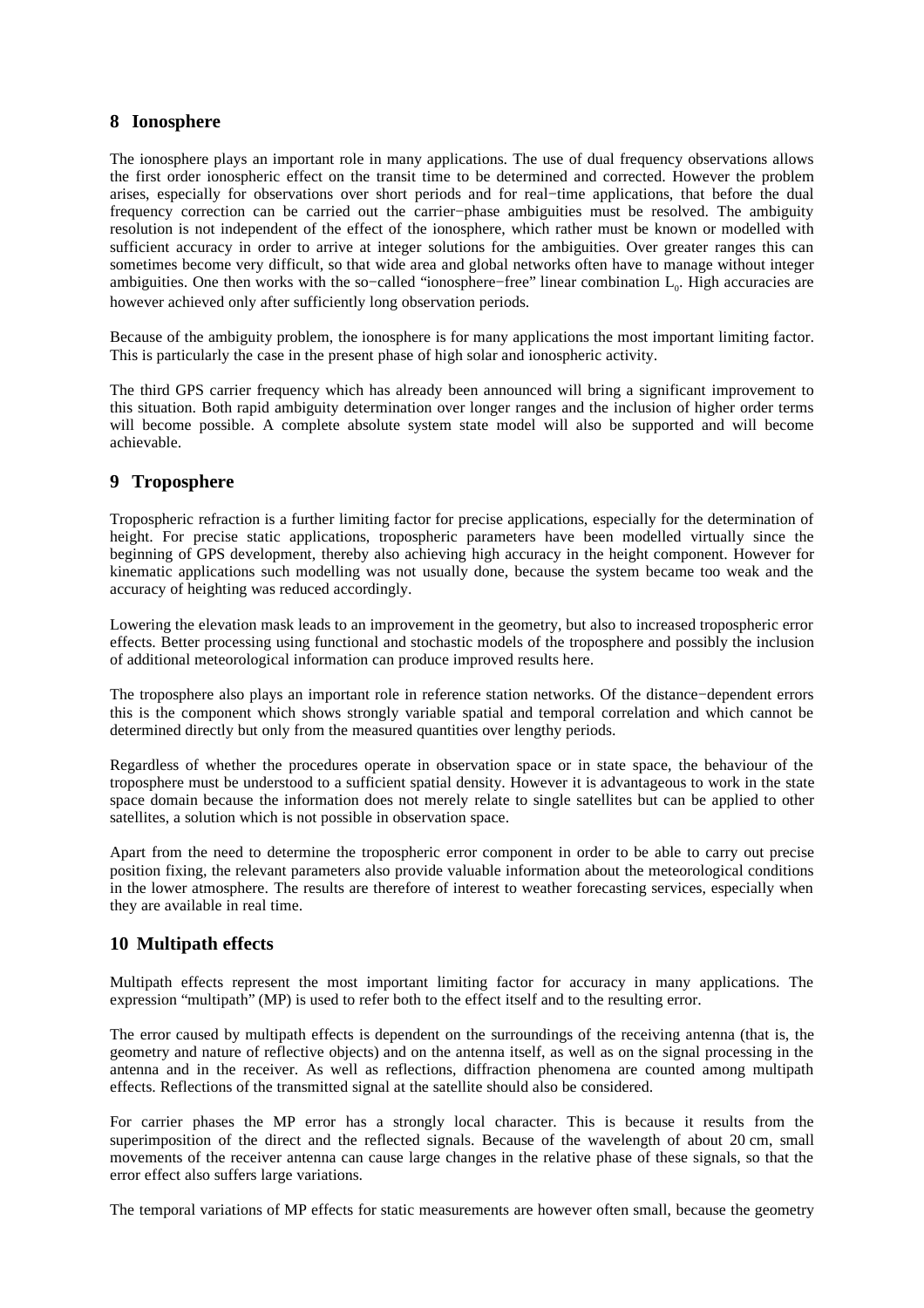of the indirect signals varies only with the movement of the satellite. The angular velocity of the satellite at a receiver antenna on the surface of the earth is very small, so the geometry of the indirect signal changes only slowly. If the indirect path changes through one wavelength, a complete cycle of error is received provided that the reflection characteristics do not change. Typical periodicities are of the order of a few minutes. The period diminishes in proportion to the distance from the reflecting surface.

Different approaches are possible for the mitigation of multipath problems and are used by different organisations. These include:

- signal processing techniques,
- the exploitation of spatial variations,
- the exploitation of temporal variations,
- the exploitation and combination of measured quantities.

While different signal processing techniques enable a reduction of MP in code measurements, up to now they have provided no solution to the problem for carrier phases.

Over a small area the spatial variations can be detected either through using several antennas (or antenna arrays), or by moving one antenna. Under the assumption that all other error sources at the location continue to act in the same way and that the relative positions of the measurements are known, the differences in the multipath effect can be measured. If measurements are taken at a sufficient number of positions, under certain model assumptions the absolute effect of multipath can in theory be determined (Ray 2000).

If measured simultaneously at several antenna positions in close proximity, it cannot be assumed that the MP is the same as for a single antenna, but a calibration is possible for a corresponding measurement arrangement. If measurements are taken at successive epochs with a moving antenna, a precise measurement of the relative positions by other methods is required. The movement must be able to be carried out quickly in order to minimise the effect of temporal variations in MP. In any case such measurement arrangements involve greatly increased expenditure including the cost of special hardware. Thus at present their practical economic application is limited to special cases such as the calibration of permanent reference stations. However valuable knowledge of multipath behaviour can be gained in this way.

The movement of a receiving antenna through a distance of one wavelength of the signal leads, as already explained, to one complete oscillation of the MP error. This fact can be exploited, for example to speed up and to stabilise the initialisation of an RTK solution in surroundings with strong multipath effects, where a fixed installation can lead to longer initialisation times and incorrect ambiguity determination because of systematic errors. By moving the antenna the multipath effect takes on a random character. The disadvantage of the smaller redundancy of kinematic observations is often less important in such cases.

The temporal variations of multipath are smaller. A complete period covers at least several minutes for individual satellites. For different satellites the periods will vary so that this error component can be successfully reduced by averaging over longer observation times.

The slow variation, that is the high temporal correlation, of multipath effects can however be exploited for the precise determination of small movements, over short periods (of the order of seconds) or even at high epoch rates. On the other hand slow movements are not exempt from multipath effects which are thus harder to detect.

Multipath effects are repeatable provided that the surroundings of a receiving antenna do not change. This means that two satellites observed at the same azimuth and elevation are subject to the same error effect. The configuration of the GPS satellite constellation is repeated at intervals of one sidereal day, so multipath errors are also repeated on successive days. This fact can be exploited, for example small changes in position from day to day can be determined very accurately. Various investigations have shown that sub−millimetre accuracies can be achieved in this way.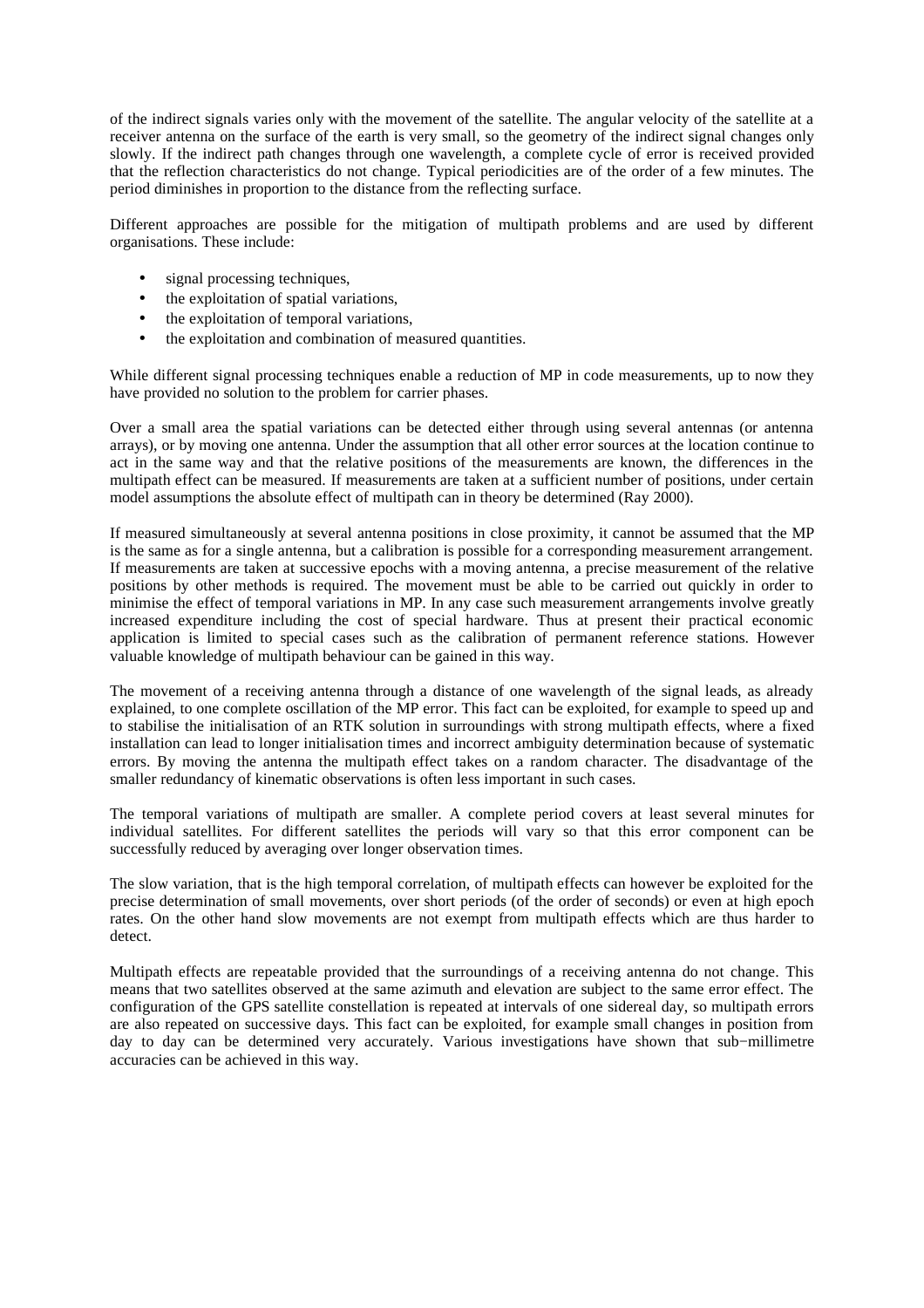

*Fig. 2: Multipath reduction with sidereal differences in observation space, height (sidereal) circular symbol, height (first day and second day)triangular symbol for Central European Time*

Fig. 2 shows an example of a kinematic analysis of a static measurement carried out on two successive days. The height component of the RTK solution is shown, filtered with a small time constant. The graphs with triangular symbols show the solutions for the two days. These show variations of the order of about 5 mm which can be attributed to multipath effects. The curve shown with circular symbols indicates the height variation between the two days deduced from the sidereal phase differences. The change of about 2 mm in the height of the point between the two days can thus be derived with an accuracy of better than  $\pm 1$  mm.

Sidereal day differences and the associated elimination of multipath errors were also exploited in the development of the procedure for the absolute field calibration of GPS antennas (Wübbena et al. 1996b).

A calibration of static antenna installations also seems possible using this assumption. However a problem arises from the dynamic alteration of the surroundings of a receiver antenna through varying meteorological conditions and the resulting changes in the reflection properties.

The development of models for the description of multipath effects is made more difficult because a separation of the error components from other quantities is only possible with costly measurement arrangements. The frequently used simple analysis of static double differences allows an assignment of observed errors to individual stations and satellites only under certain assumptions. It is often assumed that satellites at high elevations are free of multipath errors (Wanninger 2000). Assumptions of this kind are frequently found not to apply at reference stations with surfaces such as pitched roofs in the neighbourhood. Because of the reflection geometry, in this case high satellites are often more severely affected than are low ones. With double differences there are always two stations involved, so an explicit assignment to one station is also not possible. Here the assumption is frequently made that particular stations or particular station means are free of MP. The transfer of the information to other pairs of stations here seems questionable.

The error caused by MP is dependent on the signal used. This fact can be exploited in order to derive the error component directly from the measured quantities (Ray 2000). However, combining code and carrier phase measurements leads to the problem that code measurements in particular are significantly modified by unknown algorithms in so−called "tracking loops" in the receivers. The error effect of multipath is therefore no longer included in its original form. The combination of the L1 and L2 carrier phase measurements also only offers limited possibilities of reaching a conclusion on multipath effects because separating them from ionospheric effects is so difficult.

The signal−to−noise (S/N) ratio of a GNSS receiver provides further measurement information. Theoretical and practical considerations indicate that the S/N values vary due to multipath effects. In comparison with measurements without multipath effects the following behaviour is revealed. With maximum multipath error the S/N ratio is no different from the value without multipath effects. The maximum change in S/N ratio occurs with minimum multipath error. The latter situation arises when, for example, the indirect signal has the same phase as the direct signal. The signals are additive in this situation so that the S/N ratio is correspondingly increased. However there is no error in the resulting phase measurement. If the phases are shifted 180° apart the S/N ratio is reduced but here also the phase measurement remains error−free. Approaches which weight the observations in accordance with their S/N ratios in order to minimise the effects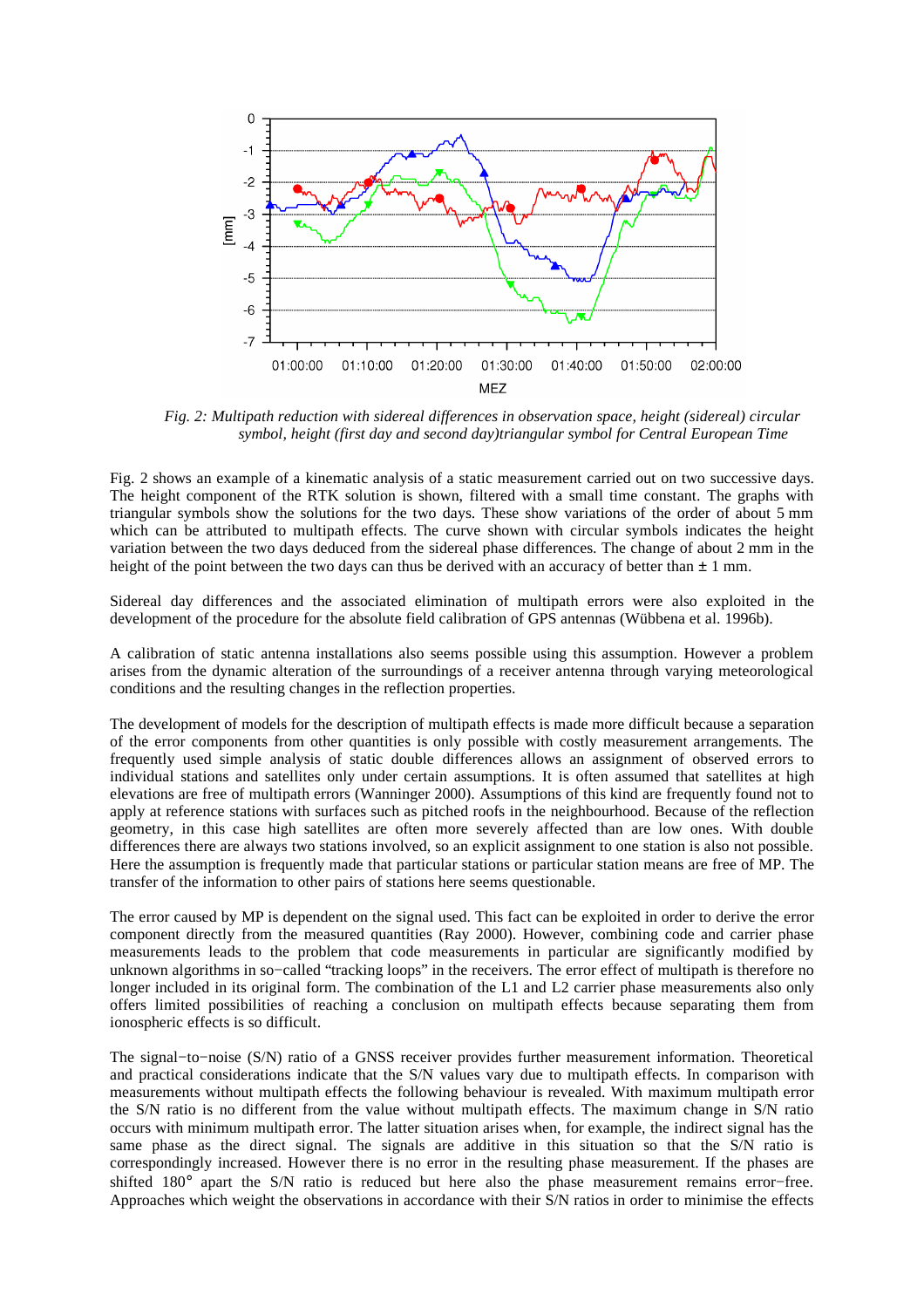of multipath on the measurements seem rather doubtful in the light of this explanation. Such an approach theoretically succeeds only for long−period static measurements where, for example, a uniform weight is applied to all observations of one satellite on the basis of temporal variations in the S/N ratio due to multipath effects. In kinematic applications and with rapid static measurements such approaches fail.

The signal−to−noise ratio is a quantity which is not standardised. Depending on the manufacturer or the receiver model, clear differences can be found in the measurement of the S/N value. This makes the use of this observable even more difficult.

#### **11 Antennas**

The problem of phase centre variations (PCVs) in receiving antennas has essentially been solved for work with high accuracy requirements (PCVs  $\lt 1$  mm) (Wübbena et al. 2000b). It will be discussed in detail in this volume by Schmitz (2001).

### **12 Receiver parameters**

These refer essentially to the transit time delays in the hardware and the receiver clock. So–called "inter– channel biases", as produced earlier in some types of equipment, are no longer of practical relevance today on account of the extensive use of digital signal processing. Where the signal processing is still shared among different hardware components the equipment itself carries out a calibration so that further processing can be undertaken without needing to consider the terms involved.

When different signals are considered it is however necessary in general to take account of the corresponding bias. This applies especially to the processing of signals on different frequencies. For this reason an absolute determination of, for example, the ionospheric delay is only possible to a very limited extent with code measurements.

The oscillators for the generation of the reference signals and of receiver time generally possess good short− term stability, but are not stable in the longer term. The corresponding clock model therefore leads only to a small gain of information. In practice it follows that for precise applications a new clock unknown should be determined for each measurement epoch. A different situation arises if the receiver oscillator is supported by an external atomic clock frequency.

### **13 Summary**

Even after 20 years of GPS and more than 15 years of intensive geodetic application there is still a wide range of questions in need of answers, and problems requiring solutions, in order to make further improvements in the application of GNSS procedures to precise positioning. For real−time applications a transition is becoming apparent, from procedures operating in "observation space" to those which work in the "state space" domain.

# **14 Bibliography**

- Muellerschoen, Ronald J., Bar−Sever, Yoaz E., Bertiger, William I., Stowers, David A. (2001). NASA's Global DGPS for High−Precision Users, *GPS World*, 14−20
- Ray, J.K. (2000). Mitigation of GPS Code and Carrier Phase Multipath Effects Using a Multi−Antenna System. *UCGE Reports* Number 20136, Department of Geomatics Engineering, University of Calgary. Calgary, Alberta, Canada.
- Rothacher, M. (2000a). Phasenzentrumsvariationen: Regionale und globale Aspekte. *2nd Workshop on the determination of the phase centres of GPS antennas*, 10 May 2000, Institute for Geodesy, Hanover University.
- Rothacher, M. (2000b). Comparison of Absolute and Relative Antenna Phase Center Variations. *IGS Analysis Workshop 2000*, Proceedings preprint, IGS Electronic Mail, 20 Nov., Message Number 3107. Also submitted to *GPS Solutions*.
- Schmitz, M. (2001). Spezielle Untersuchungen und Ergebnisse zum PCV von GPS−Antennen. *Hanover University scientific papers on surveying*, No. 239. Festschrift for 60th birthday of Prof. Seeber. Hanover.
- Wanninger, L., May, M. (2000). Carrier Phase Multipath Calibration of GPS Reference Stations. Proceedings International Technical Meeting, *ION GPS−00*, Salt Lake City, Utah.
- Wübbena, G., A. Bagge, G. Seeber, V. Böder, P. Hankemeier (1996a). Reducing Distance Dependant Errors